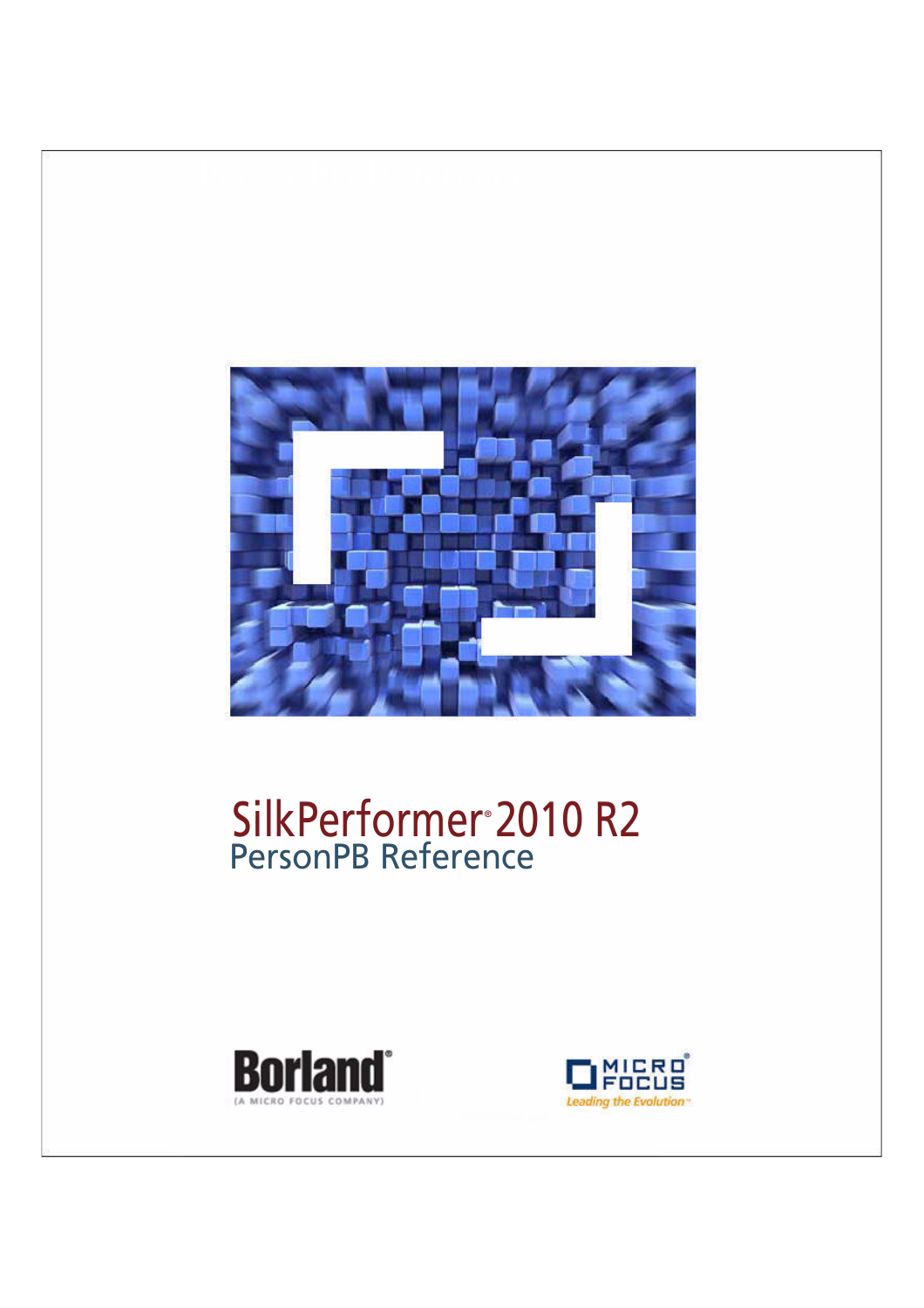Borland Software Corporation 4 Hutton Centre Dr., Suite 900 Santa Ana, CA 92707

Copyright 2010 Micro Focus (IP) Limited. All Rights Reserved. SilkPerformer contains derivative works of Borland Software Corporation, Copyright 1992-2010 Borland Software Corporation (a Micro Focus company).

MICRO FOCUS and the Micro Focus logo, among others, are trademarks or registered trademarks of Micro Focus (IP) Limited or its subsidiaries or affiliated companies in the United States, United Kingdom and other countries.

BORLAND, the Borland logo and SilkPerformer are trademarks or registered trademarks of Borland Software Corporation or its subsidiaries or affiliated companies in the United States, United Kingdom and other countries.

All other marks are the property of their respective owners.

November 2010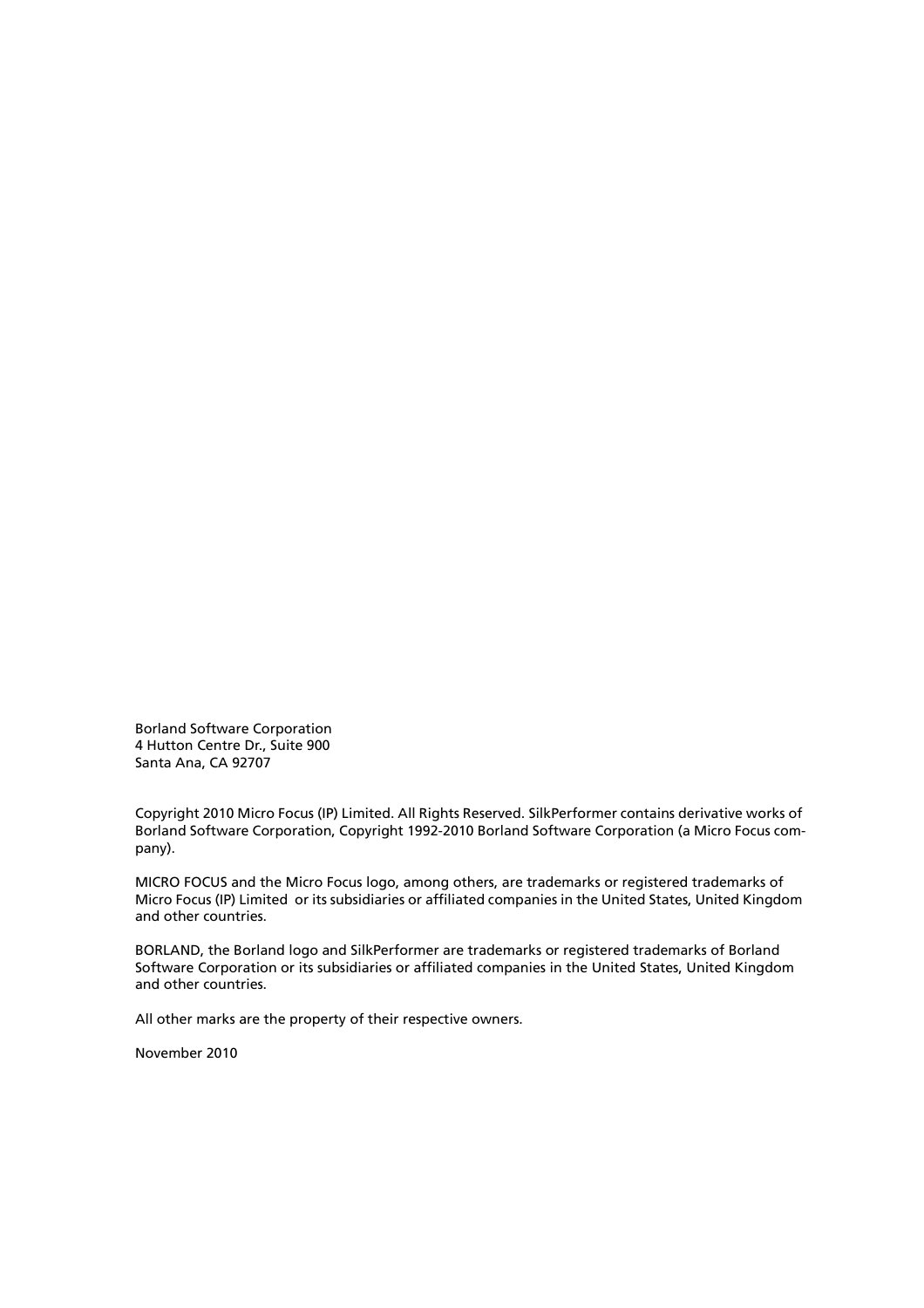# 1

# **PersonPB Reference**

# **Introduction**

|                     | The PersonPB application that accompanies SilkPerformer is required to<br>perform all steps described in the Oracle tutorials of the SilkPerformer Tutorials<br>book. The application provides a simple user interface to search an Oracle<br>database for customers, to update customer records, to insert new customer<br>records, and to remove obsolete customer data. |
|---------------------|----------------------------------------------------------------------------------------------------------------------------------------------------------------------------------------------------------------------------------------------------------------------------------------------------------------------------------------------------------------------------|
|                     | Keep in mind that the application was developed chiefly for demonstration<br>purposes. Database traffic generated by the application can easily be recorded<br>with the SilkPerformer Recorder, and BDL scripts based on the captured<br>database traffic are easy to understand since they contain mostly simple Oracle<br>API function calls.                            |
| <b>Requirements</b> | To work with the PersonPB application, you need one of the following:                                                                                                                                                                                                                                                                                                      |
|                     | Oracle 7.3, Oracle 8.x, or Oracle 9.x database                                                                                                                                                                                                                                                                                                                             |
|                     | SOLNet 2.x or Net 8                                                                                                                                                                                                                                                                                                                                                        |

# **Setup**

After having successfully installed SilkPerformer, the PersonPB application is located in the SampleApp subdirectory. Refer to the *SilkPerformer Installation Guide* for detailed information if you encounter any problems during setup.

# **Configuration**

The PersonPB application provides a number of settings to specify the application behavior. Since these settings affect the SQL statements rather than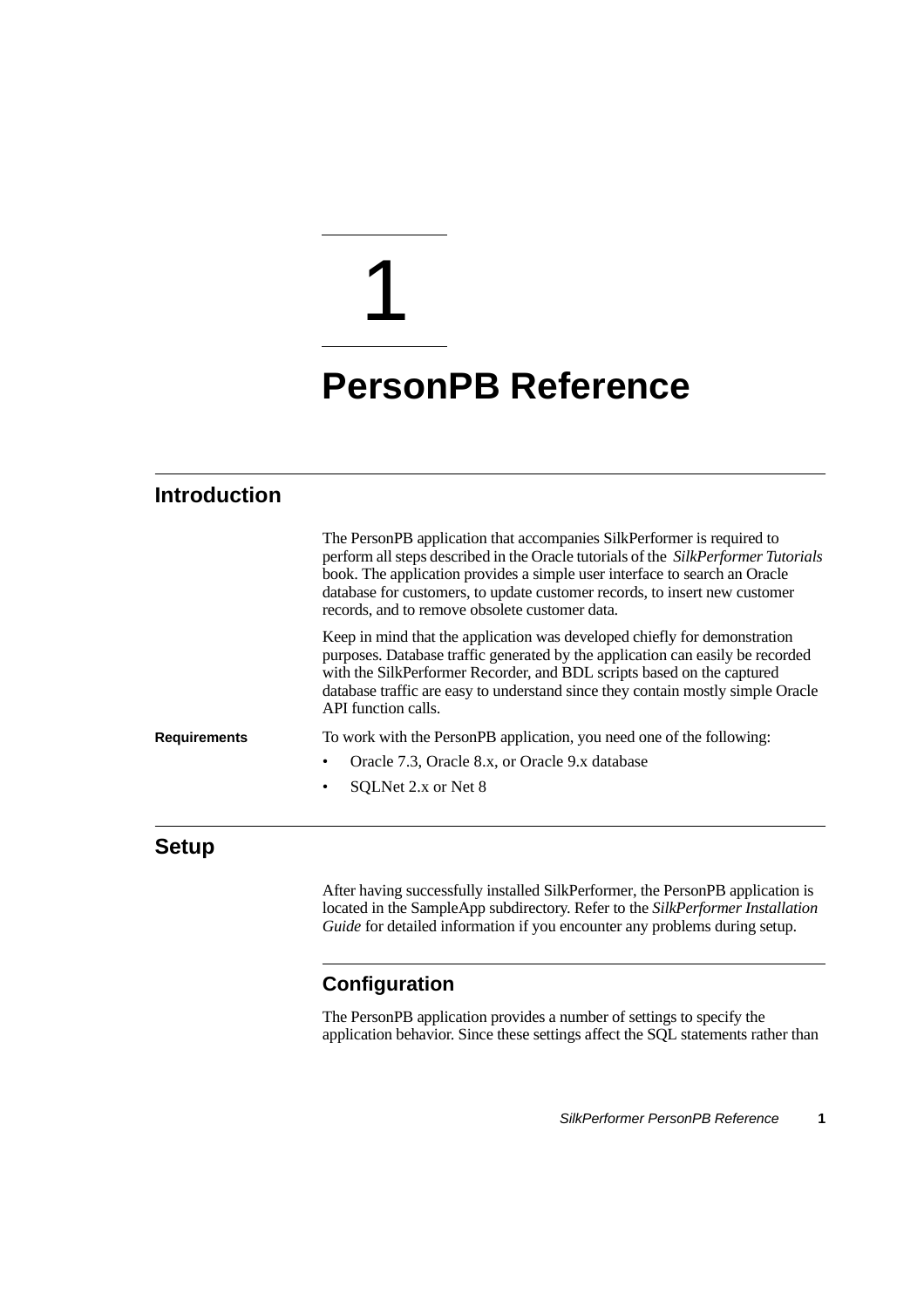the user interface, you need to record the database traffic using SilkPerformer's API Recorder for the differences to become visible.

**Specifying parameters Procedure** To set up the application parameters:

**1** From the PersonPB menu bar, select **File/Parameter**. You see the following.

| $\Box$ D $\times$<br><b>B</b> Parameter |
|-----------------------------------------|
| Static Bind <b>V</b>                    |
| Disable Bind $\Box$                     |
| Rows to fetch 100                       |
| SQL cache 0                             |
| Cancel<br>OK                            |

**2** Specify the **Static Bind** setting.

If this option is checked, each select-list item is defined separately. Otherwise, all select-list items are described using a single operation.

**3** Specify the **Disable Bind** setting.

If this option is checked, parameters within SQL statements are replaced with constants rather than being bound to the corresponding program variables.

**4** Enter the number of rows to fetch per iteration.

Only the specified number of rows are available after a fetch operation.

**5** Specify the SOL Cache size.

This setting determines the maximum number of database cursors used by the application.

**6** Click **Ok** to save your changes and close the dialog box.

#### **Setting isolation level** The isolation level determines how transactions modifying the database are handled.

**Procedure** To specify the isolation level:

**1** In the **Customer OCI** window, select either the **Serializable** option or the **Read Committed** option.

See the Oracle documentation for an exact isolation level description.

**Note** In order to replay a test script using multiple virtual users, the isolation level of the traffic-generating application has to be set to **Read Committed**.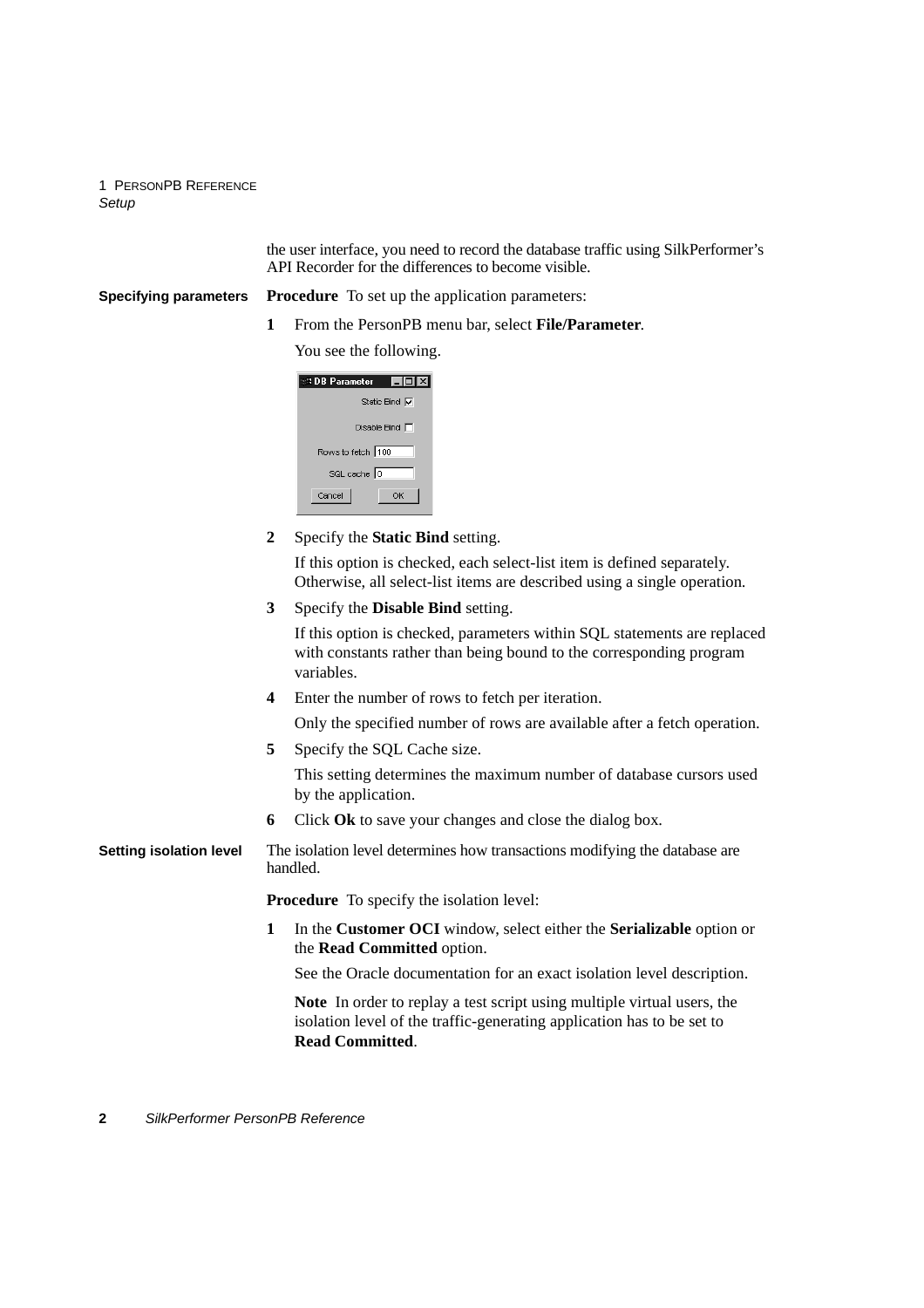# **Working with the application**

**Connecting to a database**

This section describes the PersonPB user interface provided to search a database for customers, to update customer records, to insert new customer records, and to remove obsolete customer data.

# **Login**

First of all, you have to establish a connection between the PersonPB application and your Oracle database.

**Procedure** To connect to an Oracle database using **OCI 7** start with step 1a and for using **OCI 8** start with step 1b:

**1a** Launch the **PersonPB V6** application for OCI 7 by clicking *Start/ Programs/Silk/SilkPerformer 2010 R2/Sample Applications/Database Samples/PersonPB V6 - OCI7 Sample Application*.

The **Login** dialog box is shown.

| <b>Login</b>    | $ \Box$ $\times$ |  |  |  |
|-----------------|------------------|--|--|--|
| <b>DBMS</b>     | OCI              |  |  |  |
| ConnectStr      | orclnet2         |  |  |  |
| <b>UID</b>      | username         |  |  |  |
| <b>PVVD</b>     | ********         |  |  |  |
| Cancel<br>Login |                  |  |  |  |

**1b** Launch the **PersonPB V7** application for OCI 8 by clicking *Start/ Programs/Silk/SilkPerformer 2010 R2/Sample Applications/Database Samples/PersonPB V7 - OCI8 Sample Application*.

The **Login** dialog box is shown.

| <sup>1</sup> Login | $\Box$   |  |  |
|--------------------|----------|--|--|
| <b>DBMS</b>        | 084      |  |  |
| ConnectStr         | orclnet2 |  |  |
| <b>UID</b>         | username |  |  |
| <b>PVVD</b>        | ******** |  |  |
| Login<br>Cancel    |          |  |  |

**2** In the **Login** dialog box, enter the connection string to access your Oracle database.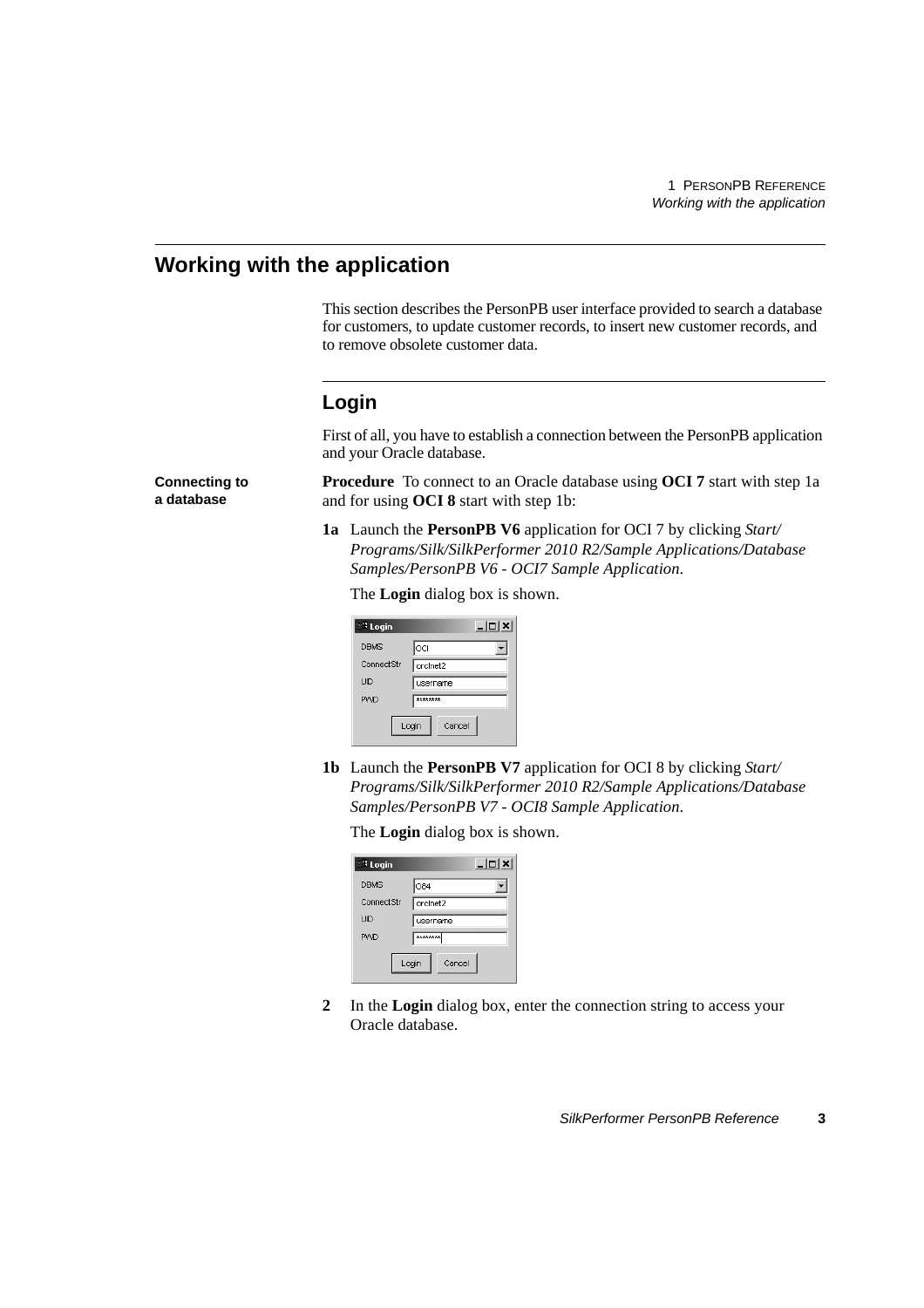A connection string is used to request a connection to a remote Oracle database. The SQL Net Easy Configuration tool, part of the Oracle client software, can be used to set up connection strings.

Refer to the documentation accompanying your Oracle software for detailed information.

- **3** Enter your user name and your password.
- **4** Click **Login** to establish a connection to your database.

The **Customer OCI** window is shown.

| <sup>3</sup> Customer OCI<br>Help<br>File                           | $\Box$                                       |
|---------------------------------------------------------------------|----------------------------------------------|
| Insert using SP<br>Cancel<br>Update:<br>Insert<br>Delete.<br>Select | <b>Stored procedure:</b><br>SP not existing! |
| 2001<br>Opening:<br>Title:<br>No:<br>Firstname:                     | Create<br>Drop                               |
| Lastname:                                                           |                                              |
| Address 1:                                                          | <b>Isolation level:</b>                      |
| Address 2:                                                          | Serializable $\Box$                          |
| District:<br>Zip:                                                   | Read Committed <b>V</b>                      |
|                                                                     |                                              |
| Title<br>Firstname<br>Lastname<br>Nr<br>Opening                     |                                              |
|                                                                     |                                              |
|                                                                     |                                              |
|                                                                     |                                              |
|                                                                     |                                              |
|                                                                     |                                              |

### **Searching for customers**

When searching the database for existing customer records, you optionally can specify any of the following search criteria:

- the customer's first name
- the customer's last name

**Selecting customers Procedure** To search the database for customer records:

- **1** In the **Customer OCI** window, click **Cancel**.
- **2** Optionally, specify any search criteria.
- **3** Click **Select**.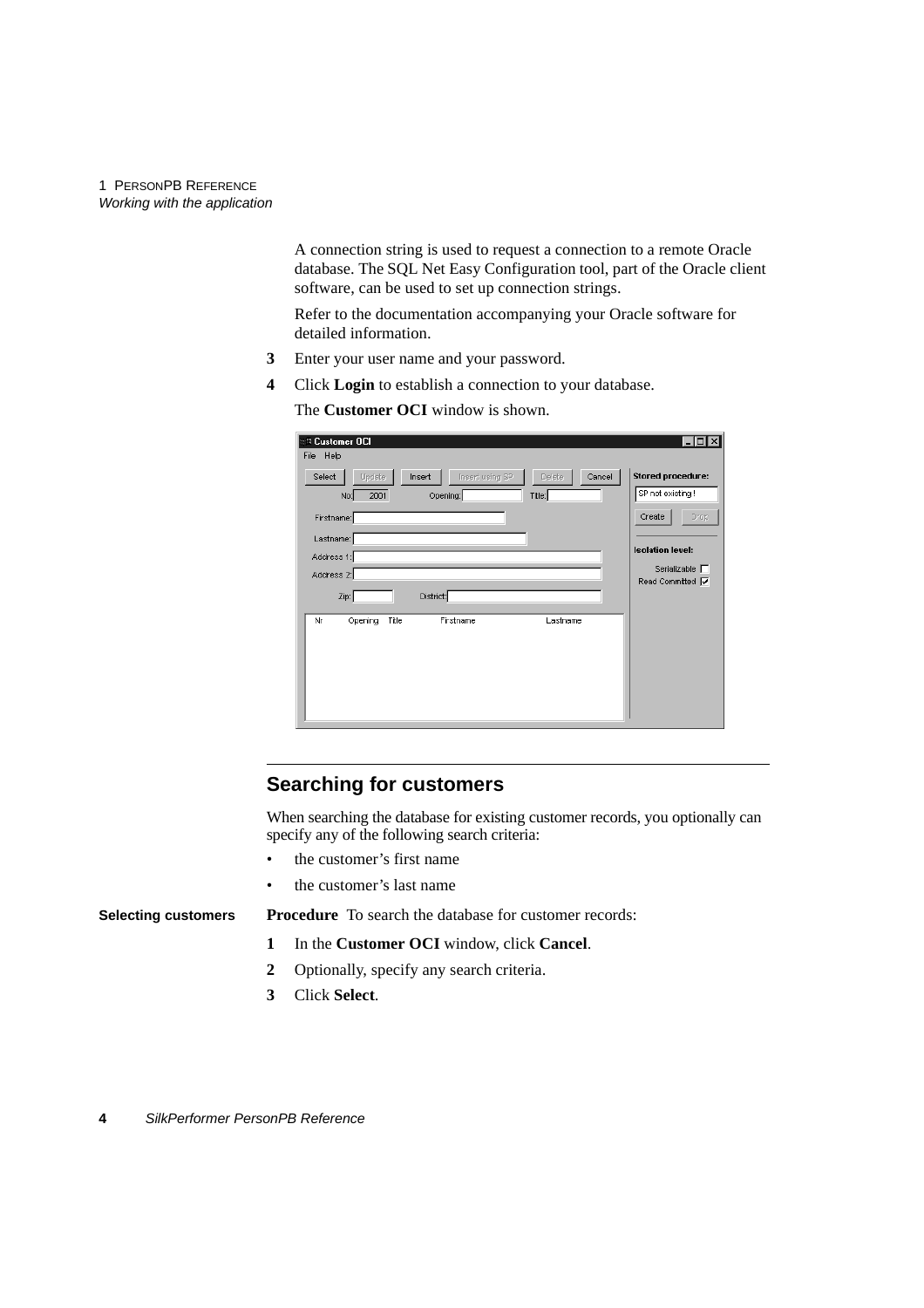| Help<br>File   | <b>3 Customer OCI</b>            |                                                      |                                | ! – I – I                                    |
|----------------|----------------------------------|------------------------------------------------------|--------------------------------|----------------------------------------------|
| Select         | Update<br>No:                    | Insert using SP<br><b>Insert</b><br>Opening: Company | Delete<br>Cancel<br>Title: Dr. | <b>Stored procedure:</b><br>SP not existing! |
|                | Firstname: Bengt                 |                                                      |                                | Create<br>Drop                               |
|                | Lastname: Adkisson               |                                                      |                                | <b>Isolation level:</b>                      |
|                |                                  |                                                      |                                |                                              |
|                | Address 1: Eight Commerce Street |                                                      |                                |                                              |
|                | Address 2: Ensley                |                                                      |                                | Serializable $\Box$                          |
|                |                                  |                                                      |                                | Read Committed <b>V</b>                      |
|                | Zip: 1605 Pasic                  | District: Oregon                                     |                                |                                              |
| Nr             | Opening<br>Title                 | Firstname                                            | Lastname                       |                                              |
| 1              | Company<br>Dr.                   | Bengt                                                | Adkisson                       |                                              |
| $\overline{a}$ | Company<br>Maq.                  | Sarah                                                | Farrell                        |                                              |
| 3              | Mr.<br>Mag.                      | Richard J.                                           | Elliott                        |                                              |
| 4              | Ms.<br><b>DI</b>                 | Elizabeth                                            | Sciaccaluga                    |                                              |
| 5              | Mr.<br>Dr.                       | lain.                                                | Ocneanu                        |                                              |
| 6              | Mr.<br>DI.                       | Michael K.                                           | Patillo                        |                                              |

All records found in the database are displayed in the customer list.

## **Updating a customer record**

Since customer information may probably change, the PersonPB application provides a function to update an existing customer record.

**Procedure** To update an existing customer record:

**Changing the customer information**

- **1** In the **Customer OCI** window, make sure you have selected at least one customer.
- **2** From the customer list, select the customer record you want to update.
- **3** Update the customer information in the corresponding edit fields.
- **4** Click **Update**.

The updated information is automatically displayed in the customer list.

#### **Inserting a new customer record**

The PersonPB application can be used to administer any number of customers. Execute the following steps to create a new customer record.

**Inserting a customer Procedure** To insert a new customer record into the database:

- **1** In the **Customer OCI** window, click **Cancel**.
- **2** Enter the new customer data, at least its first and its last name.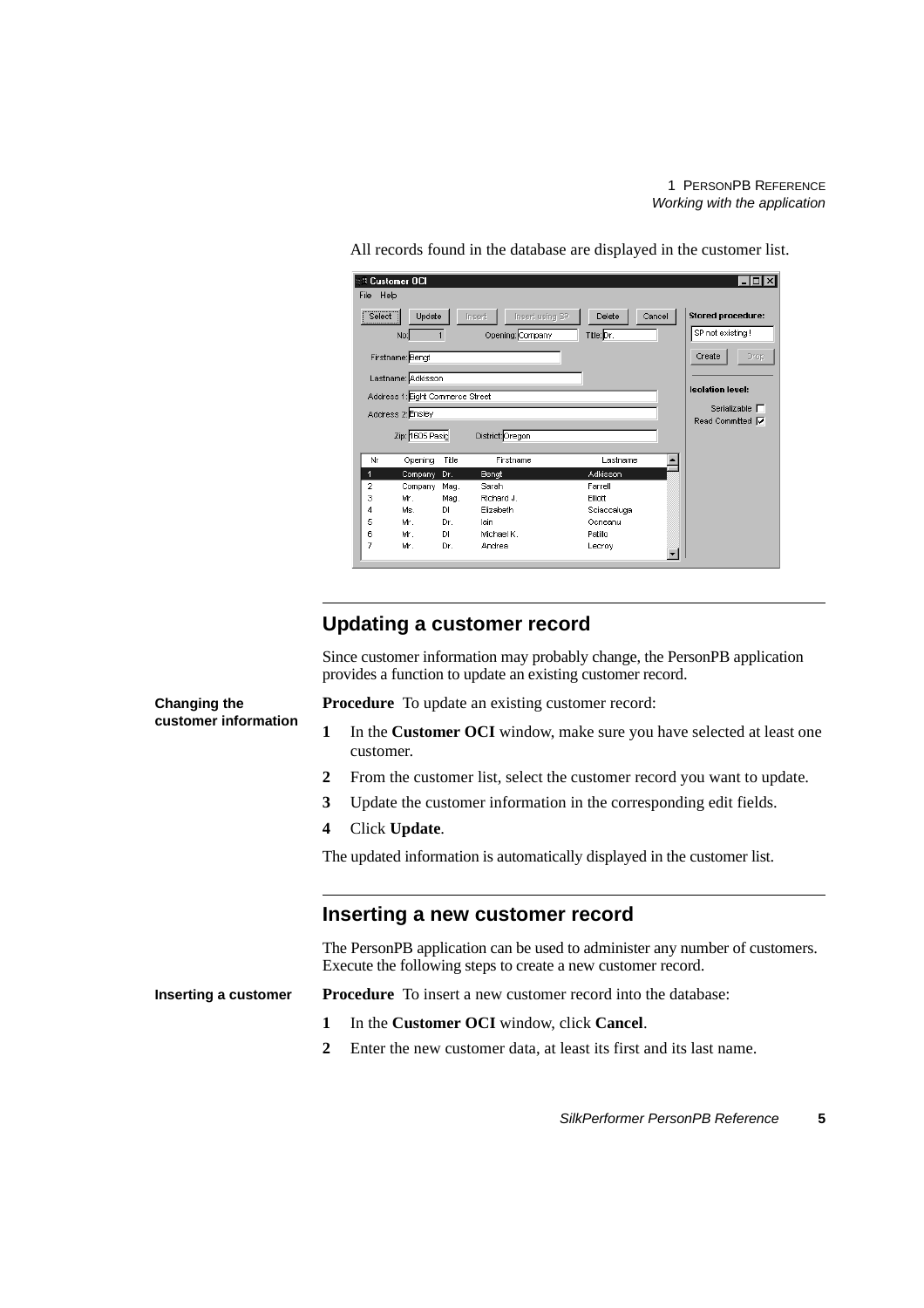**3** Click **Insert**.

**Note** Since the new customer record is not selected automatically, you have to click **Select** for the new customer to become visible in the list.

|                      | <b>Removing a customer record</b>                                                                                                                                                                        |  |  |  |  |
|----------------------|----------------------------------------------------------------------------------------------------------------------------------------------------------------------------------------------------------|--|--|--|--|
|                      | Whenever customer information is no longer needed, it can be removed from<br>the database.                                                                                                               |  |  |  |  |
| Removing a customer  | <b>Procedure</b> To remove a customer record:                                                                                                                                                            |  |  |  |  |
|                      | In the Customer OCI window, make sure you have selected at least one<br>1<br>customer.                                                                                                                   |  |  |  |  |
|                      | From the customer list, select the customer record you want to remove.<br>2                                                                                                                              |  |  |  |  |
|                      | Click Delete.<br>3                                                                                                                                                                                       |  |  |  |  |
|                      | The specified customer record is automatically removed from the list.                                                                                                                                    |  |  |  |  |
|                      | <b>Using stored procedures</b>                                                                                                                                                                           |  |  |  |  |
|                      | The PersonPB application supports the usage of stored procedures to insert new<br>customer records. Stored procedures are available mainly to demonstrate<br>additional SilkPerformer Recorder features. |  |  |  |  |
| <b>Creating a</b>    | <b>Procedure</b> To create a stored procedure used to insert a new customer:                                                                                                                             |  |  |  |  |
| stored procedure     | In the Customer OCI window, make sure no stored procedures exist.<br>1                                                                                                                                   |  |  |  |  |
|                      | Click Create.<br>$\mathbf{2}$                                                                                                                                                                            |  |  |  |  |
|                      | The stored procedure can now be used to insert a new customer.                                                                                                                                           |  |  |  |  |
| Inserting a customer | <b>Procedure</b> To insert a new customer record using a stored procedure:                                                                                                                               |  |  |  |  |
|                      | 1<br>In the <b>Customer OCI</b> window, make sure your have created an<br>appropriate stored procedure.                                                                                                  |  |  |  |  |
|                      | Click Cancel.<br>$\mathbf{2}$                                                                                                                                                                            |  |  |  |  |
|                      | 3<br>Enter the new customer data, at least its first and its last name.                                                                                                                                  |  |  |  |  |
|                      | <b>Click Insert using SP.</b><br>4                                                                                                                                                                       |  |  |  |  |

**Note** Since the new customer record is not selected automatically, you have to click Select for the new customer to become visible.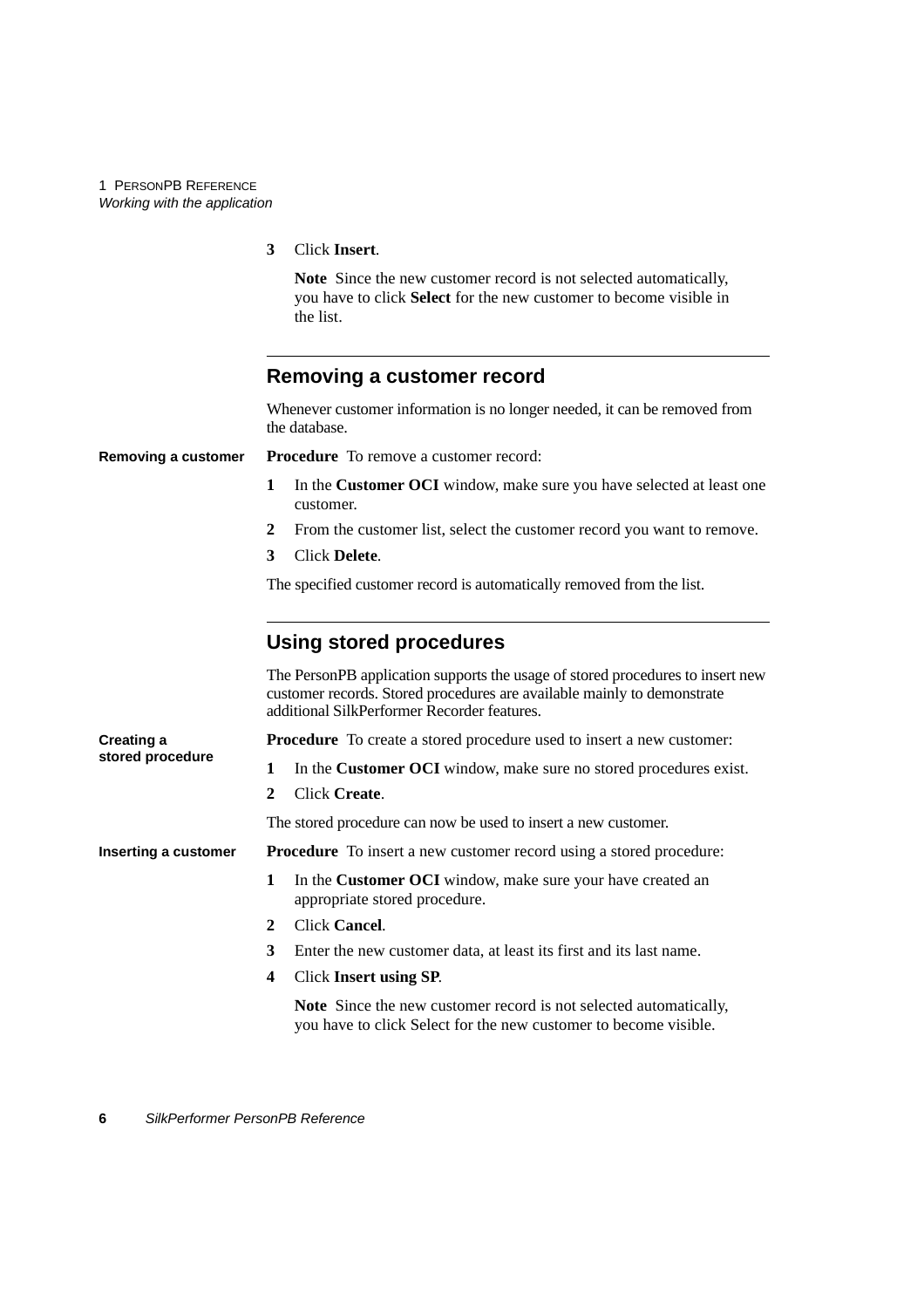**Dropping a stored procedure** **Procedure** To drop a stored procedure:

- **1** In the **Customer OCI** window, make sure you have created an appropriate stored procedure.
- **2** Click **Drop**.

From now on the stored procedure is no longer available.